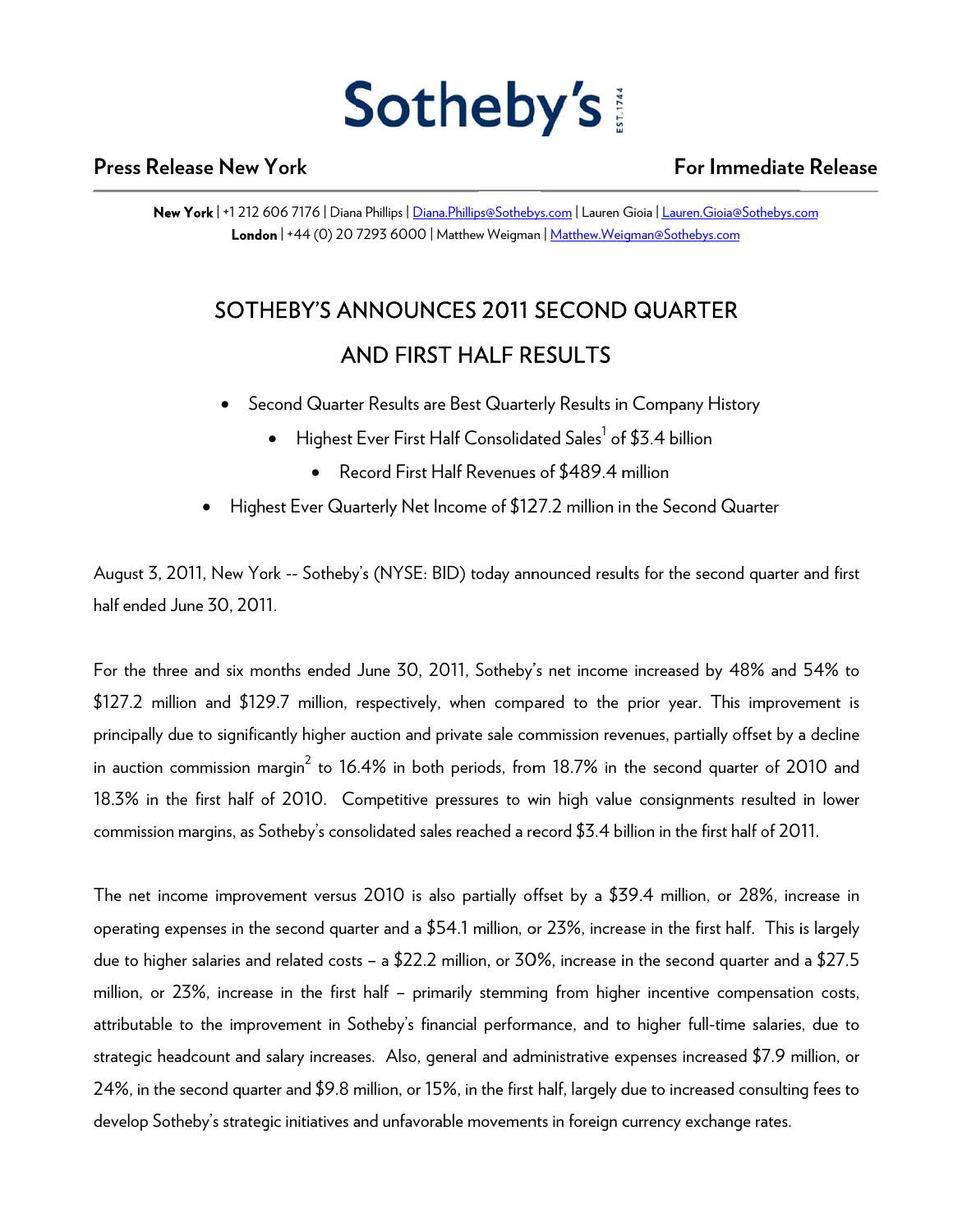"This is the best quarter in Sotheby's history," said Bill Ruprecht, President and Chief Executive Officer. "Great works of art are enormously desirable to collectors from every corner of the world right now. Our operating metrics, in terms of earnings and EBITDA margins $^{\text{3}}$ , are at historic levels, and we continue to enjoy great opportunity in both traditional as well as newer market environments.

Mr. Ruprecht continued: "Record first half consolidated sales (up by 44%) reflected the surge of activity from buyers and sellers across China as well as significant increases in auction sales in each of our four principal selling centers. Private sales, up 114% in the half, were another important contributor to these outstanding results. As I look back on these extraordinary six months for our business, the global appeal of art was one of the few constants in a period of continued economic uncertainty.

"An exciting fall season is already taking shape and our clients around the world can expect a number of wonderful sales and objects at Sotheby's this autumn," concluded Mr. Ruprecht.

#### Second and Third Quarter Sales

Sotheby's London sales included some tremendous successes. Exceptional sales of Contemporary Art surpassed the high estimate and brought \$174 million and \$206 million for the evening and series, respectively, with the superb Duerckheim Collection contributing almost \$100 million to that result. The Impressionist and Modern Art sales series achieved a combined \$181 million, comfortably within the presale estimate and included the highest price of the London Impressionist week when Egon Schiele's 1914 *Cityscape Hauser mit bunter Waesche (Vorstadt II)/ Houses with Laundry (Suburb II)* sold for \$40 million, almost double the previous record for the artist at auction.

Our Old Master and British Paintings Evening Sale in July achieved \$76.5 million and included the second highest price for any work of art sold at auction thus far this year. Achieving that distinction was Guardi's *Venice, a View of the Rialto Bridge, Looking North, from the Fondamenta del Carbon*, which sold for \$42.9 million, becoming the second highest price ever achieved for an Old Master Painting at auction.

Also in London, the Evill/Frost sale, which brought \$69.4 million and was a record for a sale of 20th Century British Art, and the Hascoe sale, which set a record for Czech Modern Art when it brought \$18 million, were among the wonderful accomplishments in our London season.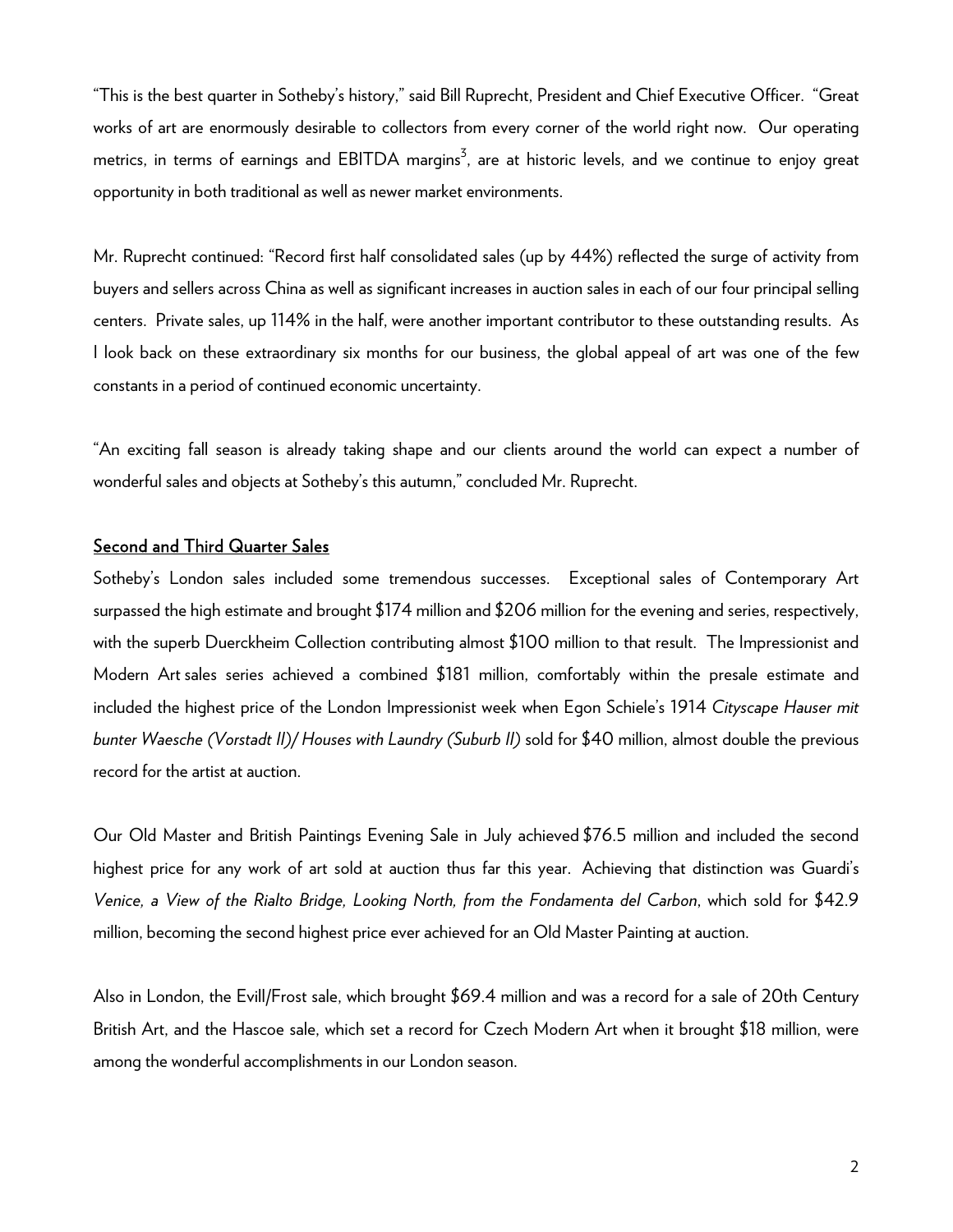#### Upcoming Sales

The Chinese Works of Art auction in New York on September 14<sup>th</sup> will be led by *A Rare and Impressive Archaic Ritual Bronze Food Vessel (Hu) Late Shang / Early Western Zhou Dynasty 11th/10th Century BC* and is estimated to bring \$2.5/3 million. The piece is notable both for its highly sophisticated casting and distinguished provenance. The total sale has a pre-sale estimate of \$20/28 million.

On September 15<sup>th</sup>, the South Asian Art sales, including the Indian Miniature Paintings sale has an overall presale estimate of \$2.5/3.6 million and will feature significant paintings from the 1960s and 1970s by leading modern artists.

Sotheby's Hong Kong will be holding its autumn sales series from October  $1^{st}$  to  $6^{th}$ . Highlighting the Magnificent Jewels and Jadeite sale is an *Important and Impressive 9.27-Carat Fancy Vivid "Golconda" Pink Diamond and Diamond Ring* (pre-sale estimate of \$13/19 million). Also, the second part of the Meiyintang Collection, the monumental Chinese art collection from Europe will be offered this season – *The Meiyintang Collection, Part II* – *An Important Selection of Imperial Chinese Porcelains*. The sale will present iconic pieces of Imperial Chinese porcelain from the early 15<sup>th</sup> to the 18<sup>th</sup> centuries, including *An Extremely Rare Blue and White Vase with Fruit Sprays, Meiping, Ming Dynasty, Yongle Period* and *A Fine and Rare Famille-Rose "Peach" Vase, Tianqiuping, Seal Mark and Period of Qianlong* (each with a pre-sale estimate of \$10/13 million).

From October 18<sup>th</sup> to 21<sup>st</sup> in New York, Sotheby's will offer a second sale of property from the Collections of Lily and Edmond J. Safra. From magnificent European furniture and works of art, to Russian works of art, silver, bookbindings and 19th century interior paintings, this sale is estimated to achieve in excess of \$40 million.

Highlighting our November 2<sup>nd</sup> Evening sale of Impressionist and Modern Art in New York is one of the most accomplished and celebrated landscapes created by Gustav Klimt, *Litzlberg am Attersee*. The painting, which is estimated in excess of \$25 million, follows the sale of *Kirche in Cassone* which set an auction record for a landscape by the artist when it achieved \$43.2 million in our February 2010 London sales.

In association with the auction house PIASA, Sotheby's will offer works from the Fabius Frères Gallery collection on the 26<sup>th</sup> and 27<sup>th</sup> of October in Paris. The 400 sculptures, pieces of furniture, works of art, drawings and 19th century paintings, estimated to sell in the region of \$14.5 million, will be on view at the Galerie Charpentier for five days prior to the sale.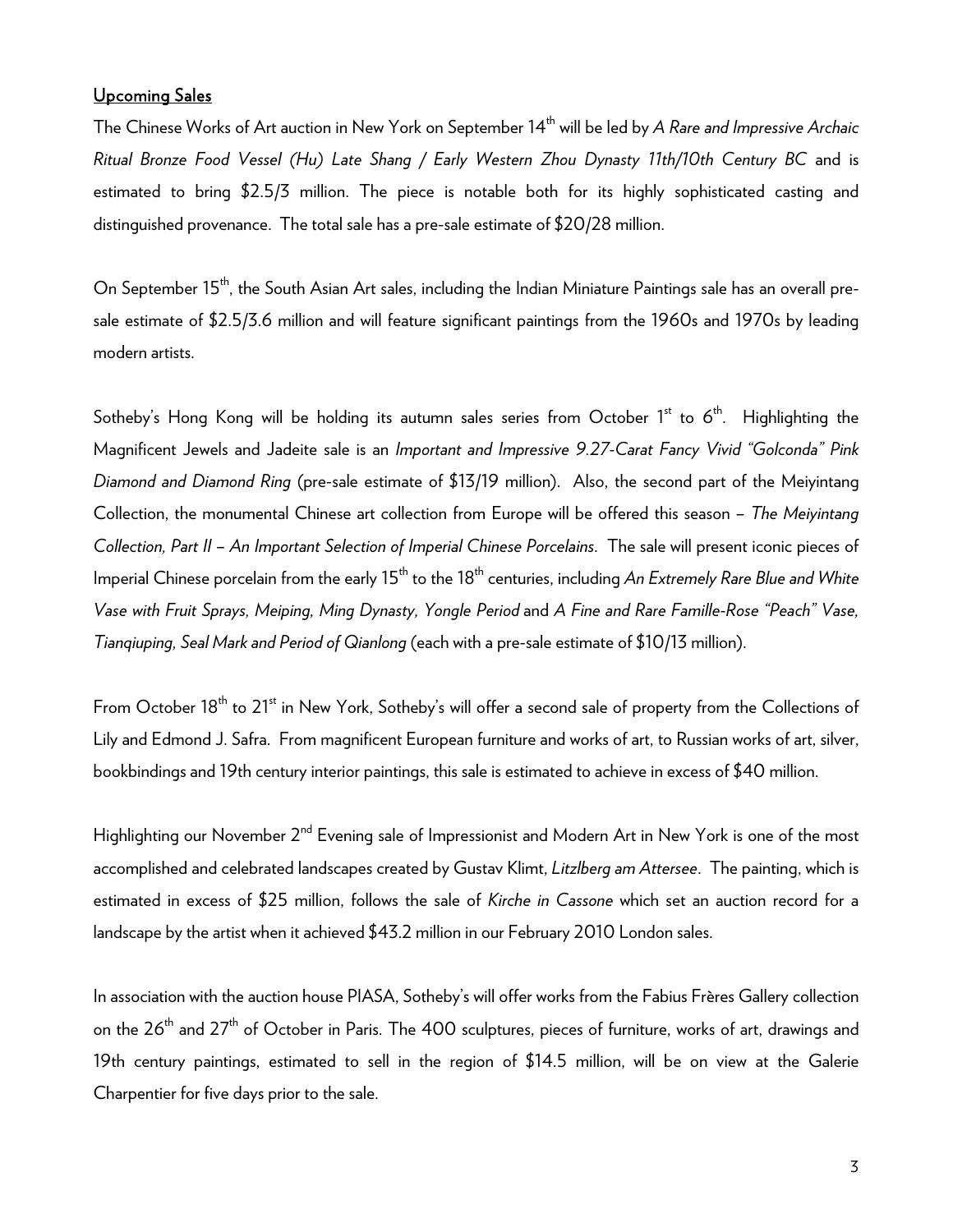*Beyond Limits*, the company's annual selling exhibition of monumental sculpture, to be staged within the historic grounds of the ancestral home of the Duke and Duchess of Devonshire at Chatsworth will be open to the public from September 16<sup>th</sup> to October 30<sup>th</sup>. Now in its sixth year, *Beyond Limits* will showcase installations by artists such as Fernand Léger, René Magritte, Nadim Karam, Takashi Murakami and William Turnbull.

#### Additional Upcoming Sales

Sotheby's Asia Week series of auctions in New York will open on 13 September with an auction of *Fine Classical Chinese Paintings.* Over 80 lots will be offered with an estimate of \$2.6/3.7 million. The sale includes a wide variety of classical Chinese paintings from the Ming to Qing dynasties ( $16^{th}$  century to  $19^{th}$  century), with works from some of the most well-known literati painters, court painters and talented folk painters. Highlights include a group of 15 fan paintings from the prominent 15/16<sup>th</sup> century Wu School (Suzhou), **Calligraphy in Running Script** by unquestionably the most influential artist of the  $17<sup>th</sup>$  century Dong Qichang and an exquisite rare early Qing Portrait of a Prince.

The *Chinese Works of Art* auction in New York on 14 September will be led by A Rare And Impressive Archaic Ritual Bronze Food Vessel (Hu) Late Shang / Early Western Zhou Dynasty 11th/10th Century BC estimated to bring \$2.5/3 million. The piece is notable both for its highly sophisticated casting process and distinguished provenance which includes a Japanese collector in the second half of the 19<sup>th</sup> century and subsequently the collection of the well-known Kyoto collector Sadajiro Kawai (1947-1953). Other highlights include a Fangyi archaic bronze, A Rare Archaic Bronze Ritual Food Vessel (Fangyi) (est. \$1.5/2.5 million) and A Rare Imperial Numbered 'Jun' Jardiniere, Early Ming Dynasty (est. \$100/150,000).

On 15 September the *South Asian Art Including Indian Miniature Paintings* sale will feature approximately 95 lots including significant paintings from the 1960s and 1970s by leading modern artists M. F. Husain, Jehangir Sabavala and Jagdish Swaminathan as well as an eclectic selection of Indian miniatures including a fine group of late 18th and early 19th century paintings from the Kangra ateliers of the Punjab Hills region of North India. Among the highlights of the modern paintings is Jagdish Swaminathan's Untitled (Bird, Tree, Mountain series) from 1974 which is estimated to bring \$180/220,000 while the circa 1880 painting Krishna and the Cow from the Punjab Hills is a highlight of the miniatures in the sale estimated at \$30/50,000.

On 6, 7 & 8 September, Sotheby's London will offer *The Philatelic Collection of Lord Steinberg,* offering rare mint multiples from Great Britain and the British Empire. Lord Steinberg (1936-2009), founder of Stanley Leisure in his native Belfast, assembled 33 stamp albums over the course of his lifetime. Notably, he only collected mint blocks of four or more multiples. His exceptional, unique collection is estimated in the region of £4 million.

On 20 September, Sotheby's New York will offer an exceptional selection of fine white and colored diamond jewels with the auction of *Important Jewels*–the first jewelry sale of the fall season in New York. Collectors will discover an array of beautiful and wearable signed pieces from every important style and period, from the bold, animal forms of David Webb to the classic elegance of Cartier's Art Deco designs.

Sotheby's New York will offer 20<sup>th</sup> century furniture, ceramics, glass and carpets from the Chicago home of collector Colleen Sullivan in a dedicated auction on 21 September 2011. *A Midcentury Eye: The Collection of Colleen Sullivan* will showcase works by prominent European and American designers from the 1930s through the 1960s. With the majority of the pieces estimated between \$5,000 and \$35,000, the auction represents a rare opportunity for both new and seasoned collectors to acquire quality works from influential designers at an accessible price.

On 1 November, Sotheby's will hold its second-annual sale of *Important Russian Art* in New York. In response to persistent demand for works of the finest quality, Sotheby's introduced this sale in both London and New York to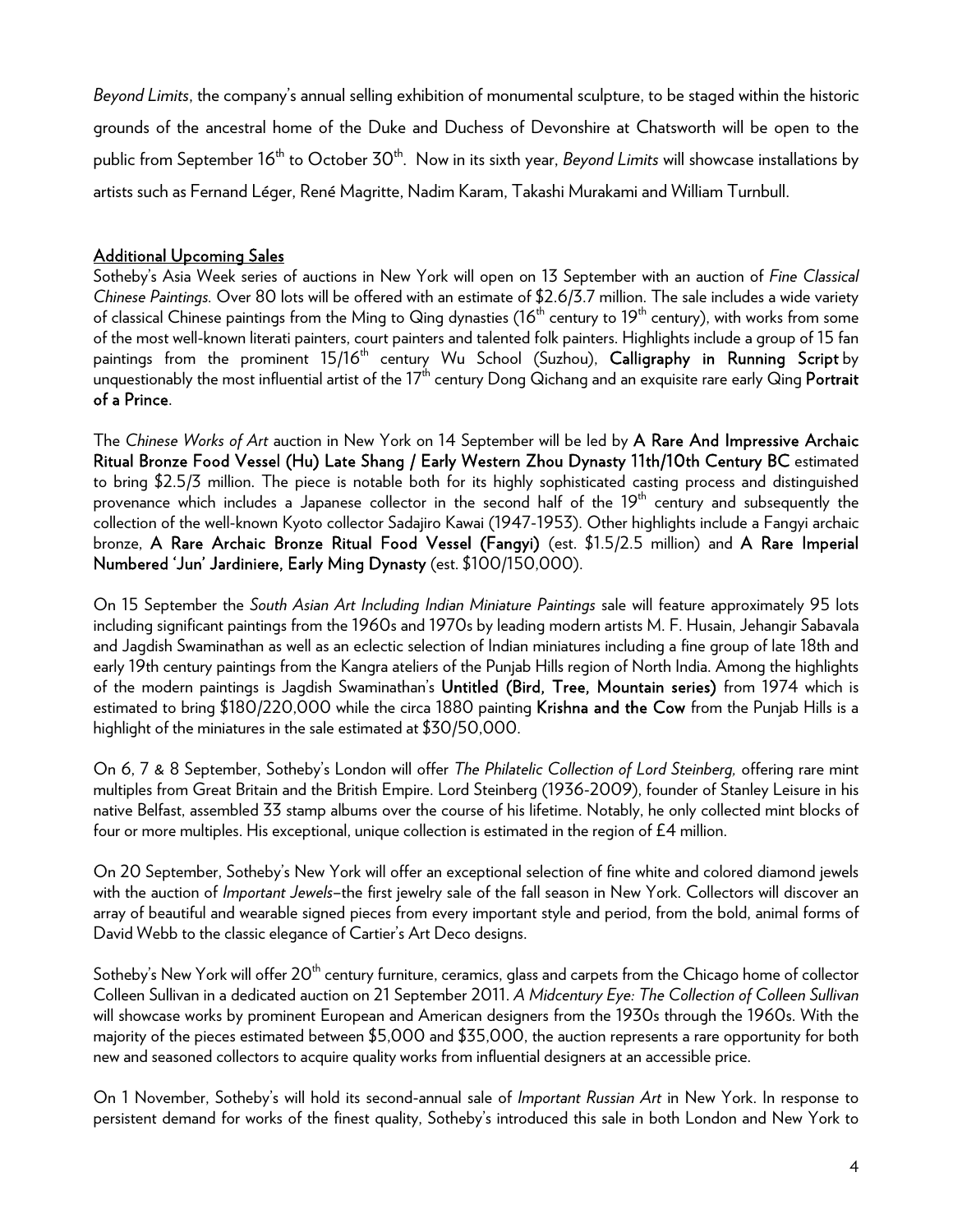showcase rare pieces with exceptional provenance. The November auction will feature important works by artists including Aristarkh Lentulov, Petr Petrovich Konchalovsky and many others.

The New York sale of *19th Century European Art* on 4 November will be highlighted by James-Jacques-Joseph Tissot's Sur la Tamise (Return from Henley) (est. \$1.5/2.5 million). The size, format and subject anticipate Tissot's *Femme à Paris* series of 15 large-scale paintings that were first exhibited in Paris in 1885, alongside the present work. The *Femme à Paris* series depicted what Michael Wentworth has termed "the goddesses of modern life–society ladies, shop girls, the demi-monde, and circus performers among others, in a format that bestowed upon them the majesty and monumentality that was typically reserved for the goddesses of historical painting."

# Spring & Summer 2011 Sales

## **Fine Art**

The *Impressionist & Modern Art Evening Sale* on 3 May in New York brought a total of \$170,478,000, within its overall pre-sale estimate (\$158.9/229.7 million). The auction was 74.6% sold by lot, and saw a total of 37 works sell for over \$1 million. Pablo Picasso's Femmes lisant (Deux personnages) was the top lot of the night, achieving \$21,362,500 (est. \$25/35 million). Auction records were established for the Surrealist artist Paul Delvaux, whose Les Cariatides sold for \$9,042,500 (est. \$5/7 million), and for a sculpture by Paul Gauguin, whose Jeune tahitienne brought \$11,282,500. The Gauguin sculpture also marked the eighth-highest price for any work by the artist at auction. The following day, the *Impressionist & Modern Art Day Sale* totaled \$38,982,225 (est. \$34.3/48.6 million).

Sotheby's two-day sale series of *Impressionist & Modern Art* in London on 22 & 23 June achieved a combined total of £111,590,250 (\$181,028,706). The *Evening Sale* was led by Egon Schiele's 1914 cityscape Häuser mit bunter Wäsche (Vorstadt II) / Houses with Laundry (Suburb II), which sold for a record £24,681,250 (\$40,099,627), almost double the previous record for the artist at auction. The monumental work–on offer from the Leopold Museum in Vienna–was bought by an anonymous telephone bidder. Alberto Giacometti's Trois hommes qui marchent II sold for £10,681,250 (\$17,353,827), and Marc Chagall's Au-Dessus de la ville soared past the high estimate of £850,000 to sell for £1,833,250 (\$2,978,481), in the process setting a record for a work on paper by the artist. Overall the sale achieved a total of £96,968,000 (\$157,543,910), well within the pre-sale estimate of £77/111 million, and the *Impressionist & Modern Art Day Sale* brought a total of £14,622,250 (\$23,484,796).

Sotheby's New York sales of *Contemporary Art* commenced on 9 May with the two-part Evening Sale of the sale of *The Collection of Allan Stone,* which brought a total of \$54,805,500, well above the pre-sale high estimate of \$46.8 million, and was 93% sold by lot. The auction was held 50 years after the founding of The Allan Stone Gallery, and celebrated the artists represented and collected by the renowned New York dealer. The evening was led by John Chamberlain's Nutcracker, which sold for \$4,786,500 and set a new record for the artist at auction (est. \$1.2/1.8 million). The sale also was characterized by strong prices and global demand for West Coast artist Wayne Thiebaud, with 17 works bringing a total of \$27,528,500, well above the high estimate of \$18.3 million.

The following evening, the various owner *Contemporary Art* auction brought a total of \$128,104,500, within the pre-sale estimate of \$120.8/171.4 million, and saw a strong sell-through rate of 84.5% by lot. A series of strong prices for Andy Warhol highlighted the sale, including his Sixteen Jackies that sold for \$20,242,500 (est. \$20/30 million) and Shadow (Red) from 1978 that fetched \$4,842,500 (est. \$700/900,000). In addition, Jeff Koons's Pink Panther, one of the most important works by the artist ever to appear at auction, sold for \$16,882,500. On 11 May the *Contemporary Art Day Sale* totaled \$59,973,375 (est. \$47/66.1 million).

Sotheby's London sales of *Contemporary Art* on 29 & 30 June brought a combined total of £128,609,750 (\$205,997,377), which represents the highest-ever total for a sales series of Contemporary Art in London. The *Evening Sale* realized £108,803,550 (\$174,129,201), in excess of pre-sale expectations (est. £74/105 million) and the highest-ever total for any single sale of Contemporary Art in London. The top-selling lot was Francis Bacon's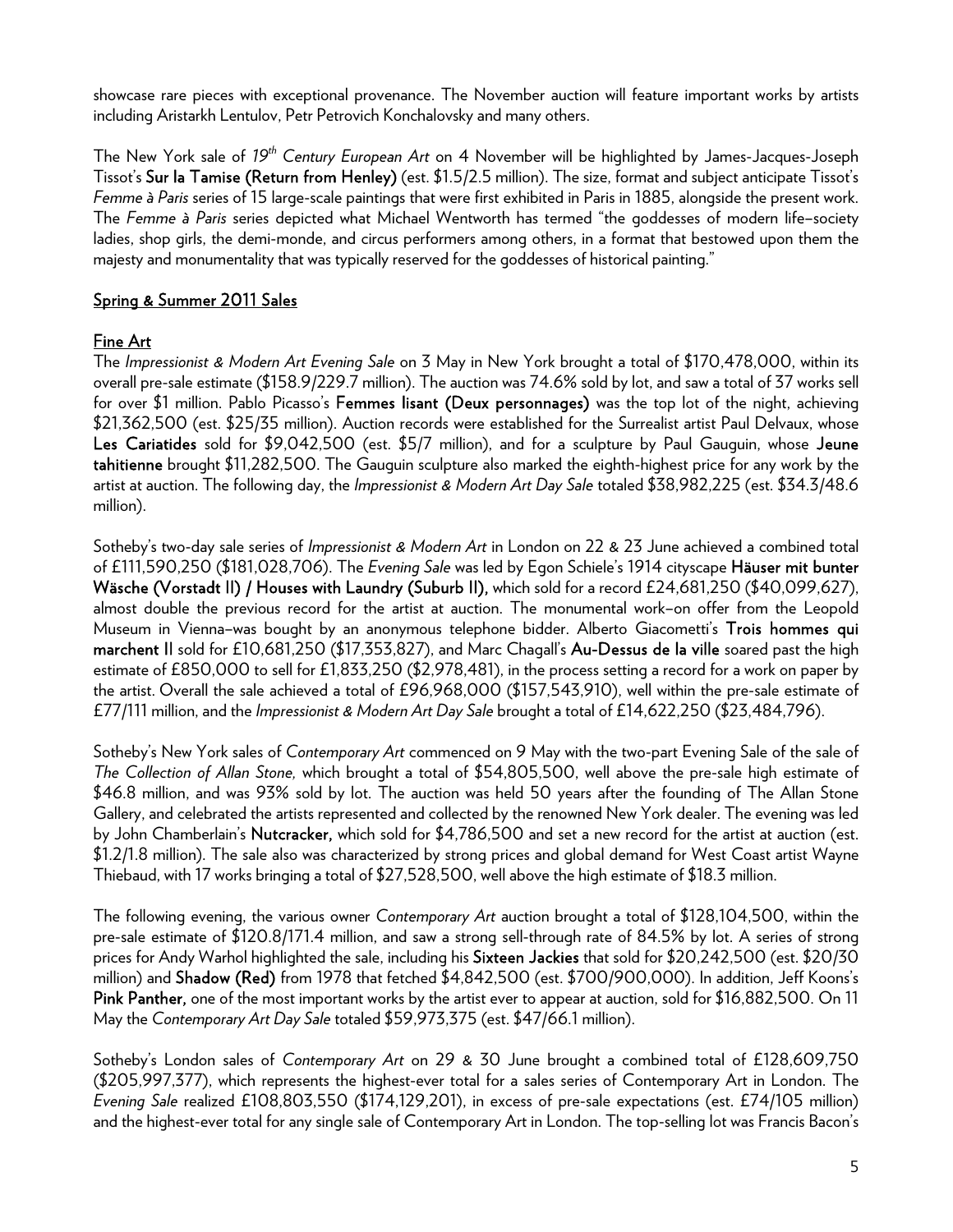Crouching Nude from 1961, which achieved £8,329,250 (\$13,330,132). The first 34 lots of the sale, on offer from the Duerckheim Collection, realized £60,401,650 (\$96,666,801), almost double their low estimate of £31.8 million. The Collection established five new artist records for Sigmar Polke, Blinky Palermo, Eugen Schönebeck, Markus Lüpertz and Georg Baselitz. The next day, the *Contemporary Art Day Sale* brought £19,806,200 (\$31,868,176), above pre-sale expectations (est. £13.3/18. 8 million). Forty-four out of 46 artworks generously donated by leading contemporary artists in aid of the Serpentine Gallery's new space, the Serpentine Sackler Gallery, were sold for a total of £4,545,675 (\$7,313,991), more than double their combined pre-sale low estimate of £2.2 million.

The *Impressionist, Modern & Contemporary Art* sale in Paris on 31 May & 1 June achieved a total of €40,993,500 (\$59,057,930), well in excess of the pre-sale high estimate of  $\epsilon$ 34.9 million. Highlights included Peinture by Pierre Soulages, which almost doubled its high estimate of €1.2 million in selling for €2,304,750 (\$3,314,784) and set a new record for the artist at auction and Nicolas de Staël's Agrigente, which also set a new for the artist record when it brought €2,472,750 (\$3,556,408) (est. €1.2/1.8 million).

The *Old Master & British Paintings Evening Sale* in London on 6 July brought a total of £47,640,900 (\$76,492,229). The sale was highlighted by Francesco Guardi's Venice, a View of the Rialto Bridge, Looking North, from the Fondamenta del Carbon, which sold for £26,697,250 (\$42,865,105) against an estimate of £15/25 million. This price marks the 2<sup>nd</sup>-highest paid for any Old Master Painting at auction, a record for any Venetian view painting at auction, and a record for the a work by Guardi. Seven further artist records were achieved, including one for Hans Schäufelein, whose rare double-sided altarpiece panel The Dormition of the Virgin realized £2,729,250 (\$4,382,084) (est. £1.5/2.5 million), and for Correggio, whose Madonna and child with the infant Saint John the Baptist sold for £3,625,250 (\$5,820,701) (est. £2/3 million). Sir Anthony Van Dyck's Portrait of a Carmelite monk, head and shoulders brought £713,250 (\$1,145,194) (est. £600/800,000). John Constable's Salisbury Cathedral from the Meadows, a recently re-discovered view of Salisbury Cathedral by the artist, sold for £657,250 (\$1,055,281) (est. £500/700,000).

The London Evening Sale of *Treasures: Princely Taste* on 6 July was led by a Magnificent Pair of Italian Carved Giltwood Settees created for one of the most sumptuous Rococo interiors in Italy: the Gilded Gallery of Palazzo Carrega Cataldi. The settees sold for £1,721,250 (\$2,763,639), over three times the pre-sale high estimate of £500,000, and set a record for Italian seating furniture at auction. Another highlight of the sale was an exquisitelycarved Chalcedony Cover, the lost partner of a magnificent cup in the collection of the Louvre. The recentlyrediscovered masterpiece sold for £1,497,150 (\$2,403,985) (est. £800,000/1.2 million). The sale's outstanding selection of rare and important decorative art–with links to some of the greatest collectors in European history– achieved a total of £10,832,600 (\$17,392,823), within the £9.4/14.6 million estimate.

The *Photographs* auction in New York on 6 April brought a total of \$5,632,187, exceeding its pre-sale high estimate  $$2.8/4.3$  million). The sale saw exceptional prices for  $20<sup>th</sup>$ -century modernist works by Man Ray and Jaromír Funke, 19th-century American photographers including Mathew Brady and Timothy O'Sullivan, and contemporary artists such as Peter Beard. The top lot of the sale was Man Ray's Untitled (Photomontage with Nude and Studio Lamp), which sold for \$410,500, several times its high estimate of \$150,000.

On 12 April the *Russian Art* auction in New York achieved \$16,089,390, in excess of the pre-sale high estimate and the highest result for an auction in New York in this category since April 2008. The sale was led by Henryk Siemiradzki's The Sword Dance, which achieved \$2,098,500 and set a new record for the artist at auction (est. \$600/800,000). A further highlight was Peter Petrovich Vereshchagin's View of St. Petersburg from the collection of Mikhail Baryshnikov, which sold for \$746,500 above a pre-sale high estimate of \$500,000. The Russian works of art on offer were led by An Important and Rare Micromosaic Table by Gioacchino Barberi, Made for the Russian Court, 1830-33, which more than tripled its high estimate in bringing \$1,986,500 (est. \$400/600,000).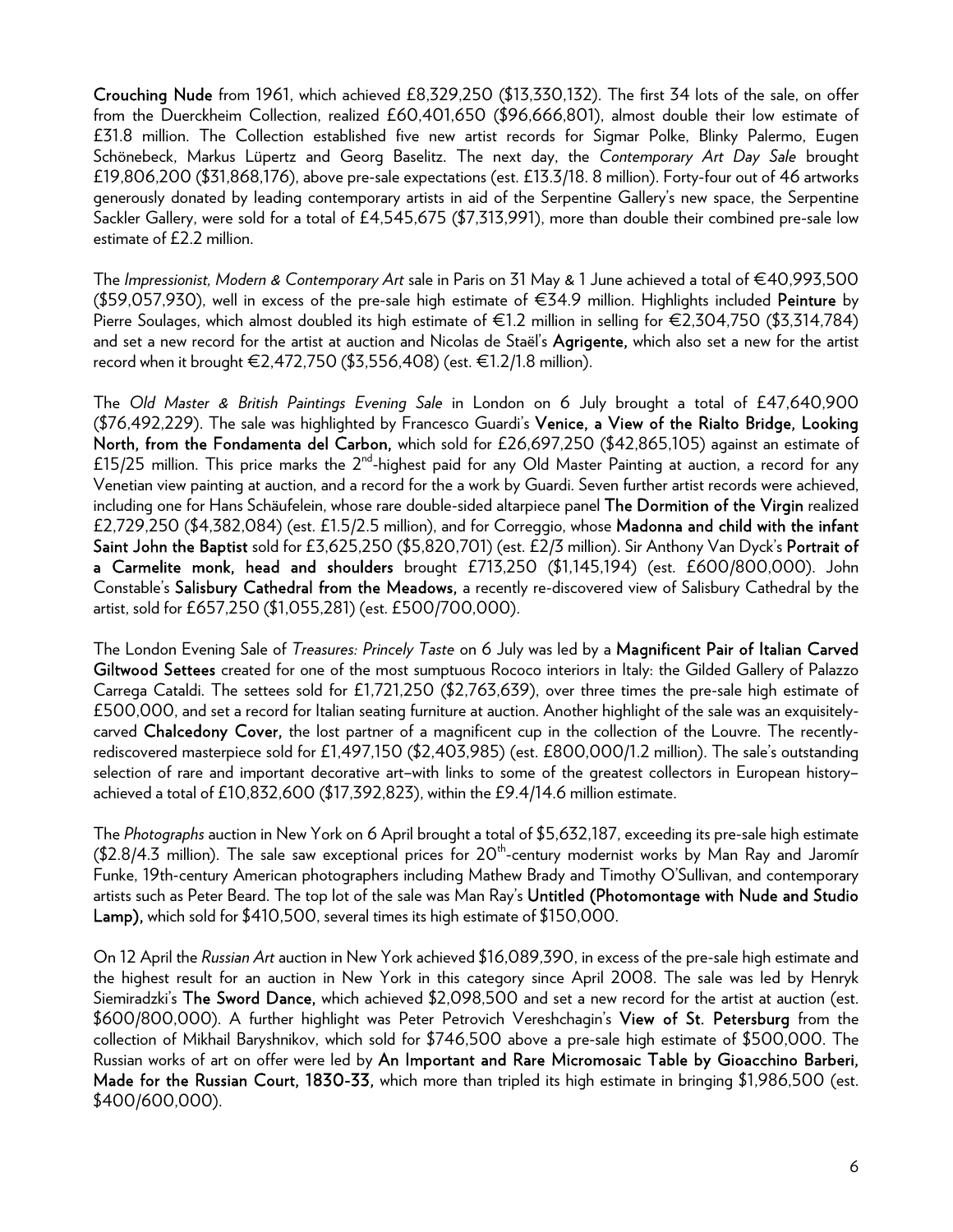The *Russian Art* series in London on 6, 7 & 8 June realized a combined total of £21,467,350 (\$35,262,163). The *Important Russian Art* auction brought £14,095,400 (\$23,170,019), comfortably within pre-sale expectations (est. £12.4/18.2 million). The top-selling lot was Vasily Vasilievich Vereschagin's The Taj Mahal*,* Evening, which sold for £2,281,250 (\$3,749,919), far surpassing its pre-sale estimate of £250/450,000. Five new artist records were established for Vasily Vereschagin, Paolo Sala, Valerian Kamenev and Konstantin Bogaevsky, and Alexander Laktionov. The highest price achieved in the *Russian Works of Art, Fabergé & Icons* sale was for A Rare Silver Gilt and Enamel Pictorial Box, which brought £211,250 (\$347,084), well above pre-sale expectations (est. £30/50,000).

The 5 May sale of *19th Century European Art* in New York totaled \$44,653,250, well over its pre-sale estimate (est. \$20.5/29.5 million). The auction was led by The Meeting of Antony and Cleopatra: 41 BC by Victorian artist Sir Lawrence Alma-Tadema, which sold for the remarkable price of \$29,202,500–nearly six times the presale high estimate of \$5 million. Other highlights included works by William Bouguereau, Joseph Pollet and Jean-Baptiste-Camille Corot.

The sale of *19th Century European Paintings* in London on 18 May, which included works by Spanish, Orientalist, German, Austrian and Central European artists, brought a total of £5,403,625 (\$8,785,214) (est. £6.5/9.3 million). A notable highlight of the German, Austrian and Central-European Paintings section of the sale was Polish artist Henryk Siemiradski's By the Fountain, which sold for £301,250 (\$489,772) (est. £250/350,000). The Orientalist section was led by Hermann Corrodi's View across the Bosphorus, Constantinople, which achieved £361,250 (\$587,320) (est. £300/400,000). The Spanish Painting session was led by Arabe delante de un tapiz (Arab Before a Tapestry), one of the most important works by Mariano Fortuny to appear at auction in the last decade. Bidders excited by the painting, which had never before been exhibited in public, drove the final selling price to £735,650 (\$1,196,020), a new record for the artist at auction (est. £150/250,000).

*The Hascoe Family Collection of Important Czech Art* in London on 13 June brought a total of £11,103,903 (\$18,032,738), far exceeding its pre-sale estimate and setting 13 new artist records in the process (est. £4.2/6.3 million). The top lot of the sale was František Kupka's Movement, which brought £1,497,250 (\$2,431,534) and doubled its pre-sale high estimate of £700,000. Emil Filla's Sculptress in the Studio also soared above its estimate of £100/150,000, to sell for £623,650 (\$1,012,808), while Josef Čapek's double-sided work Sailor and Phantomas achieved £565,250 (\$917,966) (est. £150/200,000).

The *Old Master and 19th Century Paintings* sale in Paris on 23 June was highlighted by the €1,241,252 (\$1,773,492) result for an exceptional set of seven sketches by Jean-François de Troy, done for his cartoons for the *Story of Esther* tapestry-suite made by the Manufacture des Gobelins (cumulative est. €1.2/1.9 million). Further highlights included Noah's Ark on Mount Ararat, an exceptional example of Simon de Myle's work, which soared to €1,095,150 (\$1,564,739) (est. €300/400,000). Overall the sale totaled €7,628,365 (\$10,899,332) (est. €4.8/6.9 million).

On 19 May, the auction of *American Paintings, Drawings & Sculpture* in New York achieved \$27,124,125, above a pre-sale low estimate of \$25.3 million. Six of the paintings on offer brought prices over \$1 million, and new artist records were set for Ernest Leonard Blumenschein, William J. McCloskey and William Aiken Walker. The sale was led by George Bellows's Dock Builders from the Collection of Edward P. Evans, which sold for \$3,890,500 (est. \$2/3 million). Other highlights included Flood Disaster (Homecoming - Kaw Valley) by Thomas Hart Benton, which fetched \$1,874,500 (est. \$800,000/1.2 million).

On 25 May, the three Evening Sales of Latin American Art achieved a combined total of \$21,672,625–the highest total for an evening of auctions in this category at Sotheby's. The night began with the single owner sale of *A Discerning Eye: Latin American Masterpieces from a Private Collection,* which totaled \$5,423,750 (est. \$5.6/7.9 million). This was followed by the single-artist auction *Fernando Botero: A Celebration,* which brought a total of \$7,456,125 (est. \$6.7/9.3 million). The first session of the various-owner *Latin American Art* auction went on to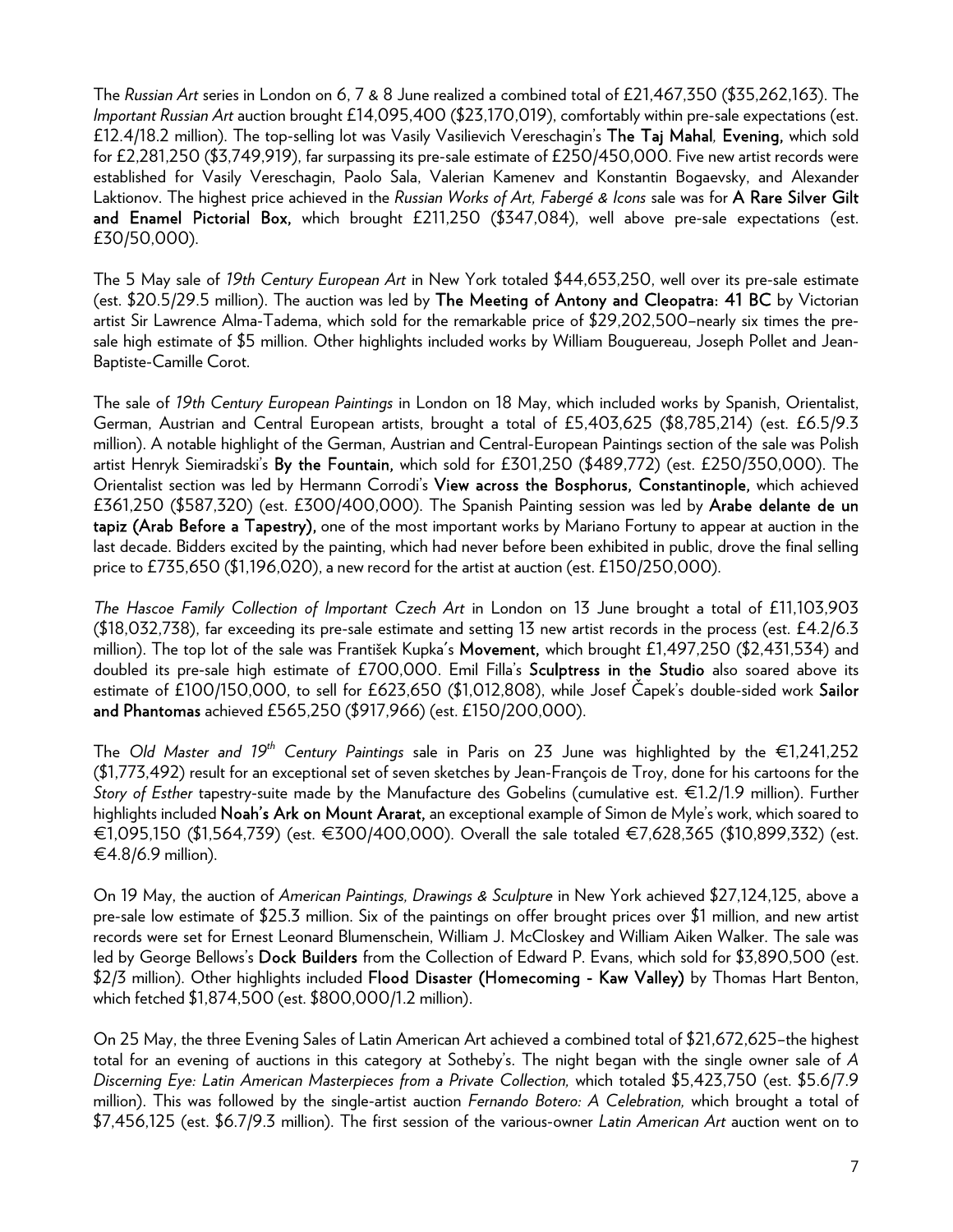achieve \$8,521,500, selling 88% by lot (est. \$6.7/9.1 million). The highest price of the evening was for A Family by Botero, one of a series of family scenes painted throughout the artist's career, which sold for \$1,398,500 (est. \$1/1.5 million). The *Latin American Art Day Sale* on 26 May brought the overall total for the series to \$26,853,025–the highest two-day Latin American Art total since spring 2008.

*The Evill/Frost Collection, Sotheby's three-part single-owner sale of the greatest collection of 20<sup>th</sup>-Century British* Art ever to come to the market, brought a combined total of £42,484,639 (\$69,343,051) on 15 & 16 June in London, far exceeding the series' pre-sale high estimate of £19 million. In addition, the entire sale series was 100% sold. The top lot was Stanley Spencer's **Sunflower and Dog Worship**, which sold for £5,417,250 (\$8,852,870), well over the £1.5 million high estimate and a new record for the artist at auction. Spencer's Workman in the House sold for £4,745,250 (\$7,754,680), one of seven works by the artist in the Evening Sale, which when combined raised a total of £23,016,750 (\$37,613,974). The sale also offered early examples of Lucian Freud's exceptional ability as a draughtsman, including Boat on a Beach. The 1945 work records a trip Freud made to the Scilly Isles, and sold for £2,617,250 (\$4,277,110), significantly above the pre-sale estimate of £400/600,000 and the highest price at auction for a work on paper by the artist.

The sale of *Modern & Contemporary Art* on 25 & 26 May in Milan brought an overall total of €7,693,800  $(10,871,672)$  (est.  $\epsilon 8.9/12.4$  million). The sale was led by **Senza titolo, arazzo**, a 1988 work by Alighiero Boetti that fetched €492,750 (\$689,446) (est. €350/450,000). Other highlights included two works by Lucio Fontana: Concetto spaziale - Attese, idropittura su tela, which sold for €384,750 (\$538,335) (est. €180/250,000), and Concetto spaziale, bianco, idropittura su tela, which brought €360,750 (\$504,754) (est. €200/300,000).

Sotheby's Zurich auction of *Swiss Art* on 30 May totalled CHF9,453,500 (\$11,013,345) (est. CHF10.9/14.4 million), and was led by Ferdinand Hodler's masterpiece Femme joyeuse (Joyful Woman) that fetched CHF2,882,500 (\$3,359,006) (est. CHF2.5/3 million). Strong prices also were achieved for works by eminent Swiss artists from the  $19<sup>th</sup>$  and  $20<sup>th</sup>$  centuries, including Albert Anker and Félix Vallotton.

## Hong Kong Asia Week – Spring 2011

The spring sale series in Hong Kong brought a total of HK\$3.49 billion (\$447 million), a 75% increase from the spring 2010 total of HK\$2 billion (\$256 million) and the highest-ever total for a sales series in Hong Kong. Virtually every day saw records broken, including a record for any work of Contemporary Chinese Art, as well as the highest totals at Sotheby's Hong Kong for the sale categories of Fine Chinese Paintings, 20th Century Chinese Art, Modern and Contemporary Southeast Asian Paintings, Watches and Wine.

The fine art sales commenced on 3 April with a record for a single-owner sale of Contemporary Chinese Art at auction, when 105 masterpieces from *The Ullens Collection –The Nascence of Avant-Garde China* brought HK\$427,239,250 (US\$54,774,263) against a pre-sale estimate of HK\$100/130 million.

The following day, the sale of *Modern & Contemporary Southeast Asian Paintings* fetched a stunning total of HK\$108 million (\$13.8 million), tripling the pre-sale estimate of HK\$36 million. The sale set the world record for any Contemporary Southeast Asian painting at auction when the thought-provoking piece Grayground by Filipino artist Ronald Ventura sold for HK\$8,420,000 (US\$1,082,896) against an estimate of HK\$220/350,000.

Also on 4 April, the sale of *20th Century Chinese Art* totaled HK\$235,892,753 (US\$30,338,167), double the presale estimate and the highest-ever total in this category at Sotheby's Hong Kong.

The 5 April auction of *Fine Chinese Paintings* brought a superb total of HK\$648 million (\$83 million) (est. in excess of HK\$150 million), marking the highest total Sotheby's has ever achieved for a sale in this category. The sale was led by Spring Mountains in Sichuan by Zhang Daqian which fetched HK\$64,500,000 (\$8,269,230) (est. in the region of HK\$18 million).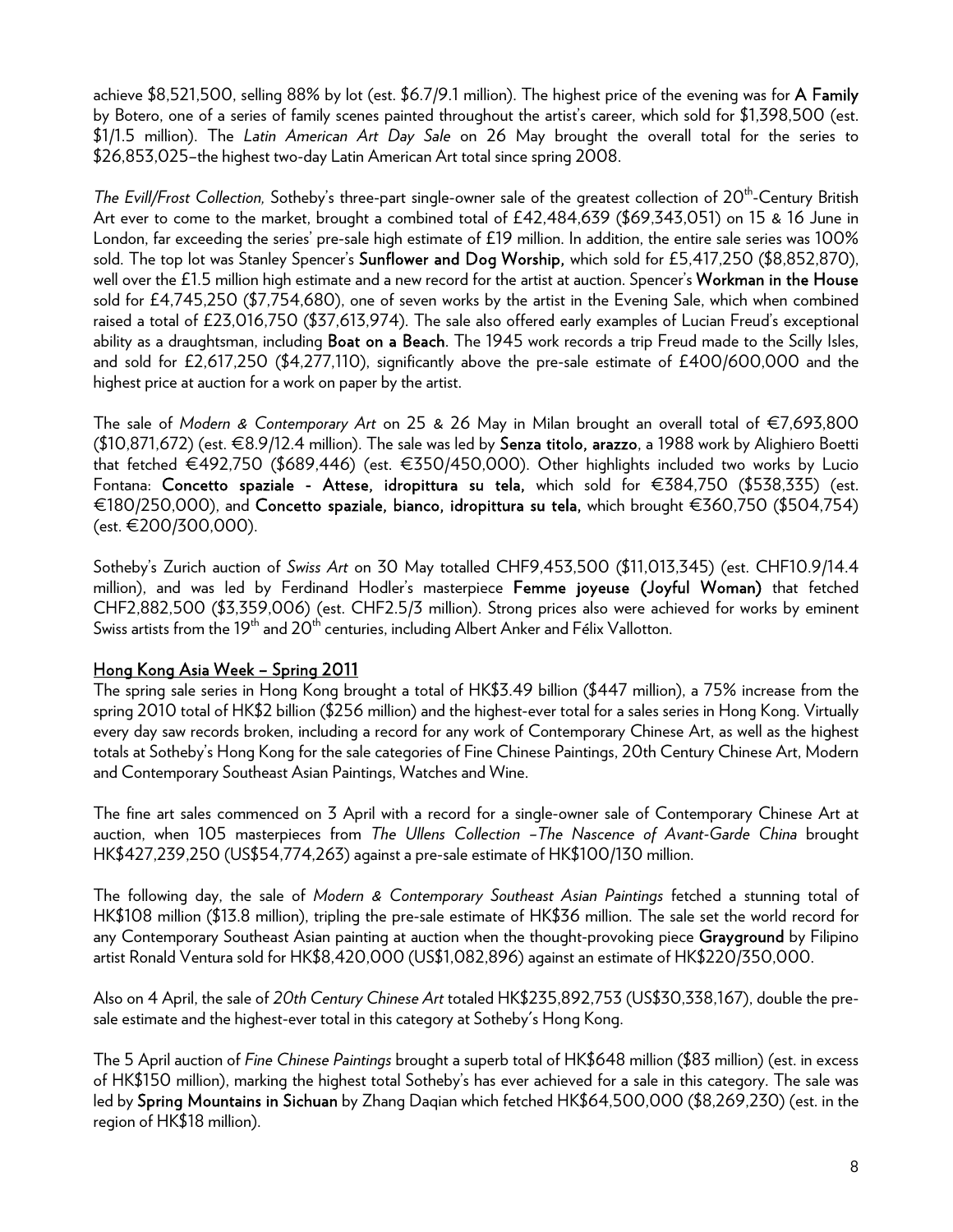On 7 April, *The Meiyintang Collection - An Important Selection of Chinese Imperial Porcelains* was led by An Exquisite Blue and White 'Fish Pond' Brush Washer, Mark and Period of Xuande, which sold for HK\$51,060,000 (\$6,568,358) (est. HK\$40/60 million), and An Outstanding Underglaze-Red 'Chrysanthemum' Dish, Ming Dynasty, Hongwu Period, which brought HK\$40,980,000 (\$5,271,667) (est. HK\$25/35 million). Overall, twelve lots sold for more than HK\$10 million, and the sale brought HK\$399,392,000 (\$51,204,103) (est. HK\$710 million / 1.07 billion). In addition, several lots were sold privately after the sale, including: A Falangcai ('foreign colour') vase with golden pheasants and a poetic colophon, Jingdezhen imperial kilns, Jiangxi province, and Beijing palace workshops, Qing dynasty, Qianlong enamel mark and period which sold for HK\$200,000,000 (\$25,641,026) and A Blue-and-white 'palace bowl' with melons Jingdezhen imperial kilns, Jiangxi province, Ming dynasty, Chenghua mark and period that was bought for HK\$90,000,000 (\$11,538,462).

The *Important Watches* sale on 8 April achieved an impressive total of HK\$73,086,250 (\$9,370,032), comfortably within the pre-sale estimate (est. HK\$46/92.3 million). This marked the highest total for a variousowner sale in this category at Sotheby's Hong Kong, with a sell-through rate of 97%. World auction records were set for multiple timepieces over the course of the auction.

On 31 May, the sale of *The Mei Yun Tang Collection of Paintings by Chiang Dai-chien*, Sotheby's first-ever midseason standalone art sale in Asia in nearly forty years, realized HK\$680,740,000 (\$87,274,359), far above the pre-sale estimate of HK\$130 million. All 25 masterpieces on offer sold. The highlight of the sale was Lotus and Mandarin Ducks by Zhang Daqian, which sold for HK\$191,060 (\$24,494,872)–a record for the artist at auction and nine times over the pre-sale estimate of HK\$20 million.

#### **Jewelry & Watches**

The 14 April auction of *Magnificent Jewels* in New York achieved a spectacular \$39,367,350, exceeding the presale high estimate of \$35.6 million and selling 84.2% by lot. This represents the highest-ever total for a spring auction of jewelry at Sotheby's in New York, and marks the highest total for any jewelry sale in New York for the spring 2011 season. Competition was especially fierce for Magnificent Jewels from a Distinguished Family Collection–a wonderful group featuring romantic diamonds and fabulous Cartier designs from the firm's creative peak–that brought \$7,885,125, more than double its high estimate.

The *Important Watches & Clocks* auction on 13 April in New York totaled \$5,789,318, meeting the pre-sale high estimate of \$5.8 million and selling 88.5% by lot. This marks the second-highest total ever for a various-owner Watch sale at Sotheby's New York. The auction was led jointly by A Fine and Rare 18K Yellow Gold Perpetual Calendar Chronograph Wristwatch with Register, Tachometer and Moon-Phases, Ref 1518, 1950 and A Magnificent and Rare Parcel-Gilt Bronze Vase-Form Musical Singing Bird Automaton Clock with Hour and Half Hour Striking, *circa* 1828, No. 581, each of which brought \$302,500.

Sotheby's Geneva sale of *Magnificent & Noble Jewels* on 17 May brought an outstanding total of CHF78,944,900 (\$89,121,687), a figure well above pre-sale expectations (est. CHF 41.9/69 million) and the third-highest total for a sale of jewellery at auction. The sale was spearheaded by the most important emerald and diamond tiara to appear at auction in over 30 years, which fetched \$12,736,927 (CHF 11,282,500) (est. CHF4.6/9.2 million). This marks a new record price for a tiara at auction. Another highlight of the sale was a Superb Fancy Intense Pink Diamond, weighing 10.99 carats, which achieved CHF9,602,500 (\$10,840,358)–the third-highest price for a pink diamond sold at auction (est. CHF8.3/14.8 million).

Sotheby's Geneva sale of *Important Watches* on 15 May was led by a Highly Rare Yellow Gold Chronograph Wristwatch Patek Philippe which fetched CHF 722,500 (\$815,637) and one of the most exclusive examples of a stainless steel Rolex Daytona "Paul Newman" with inverted lines, which realized CHF206,500 (\$233,150).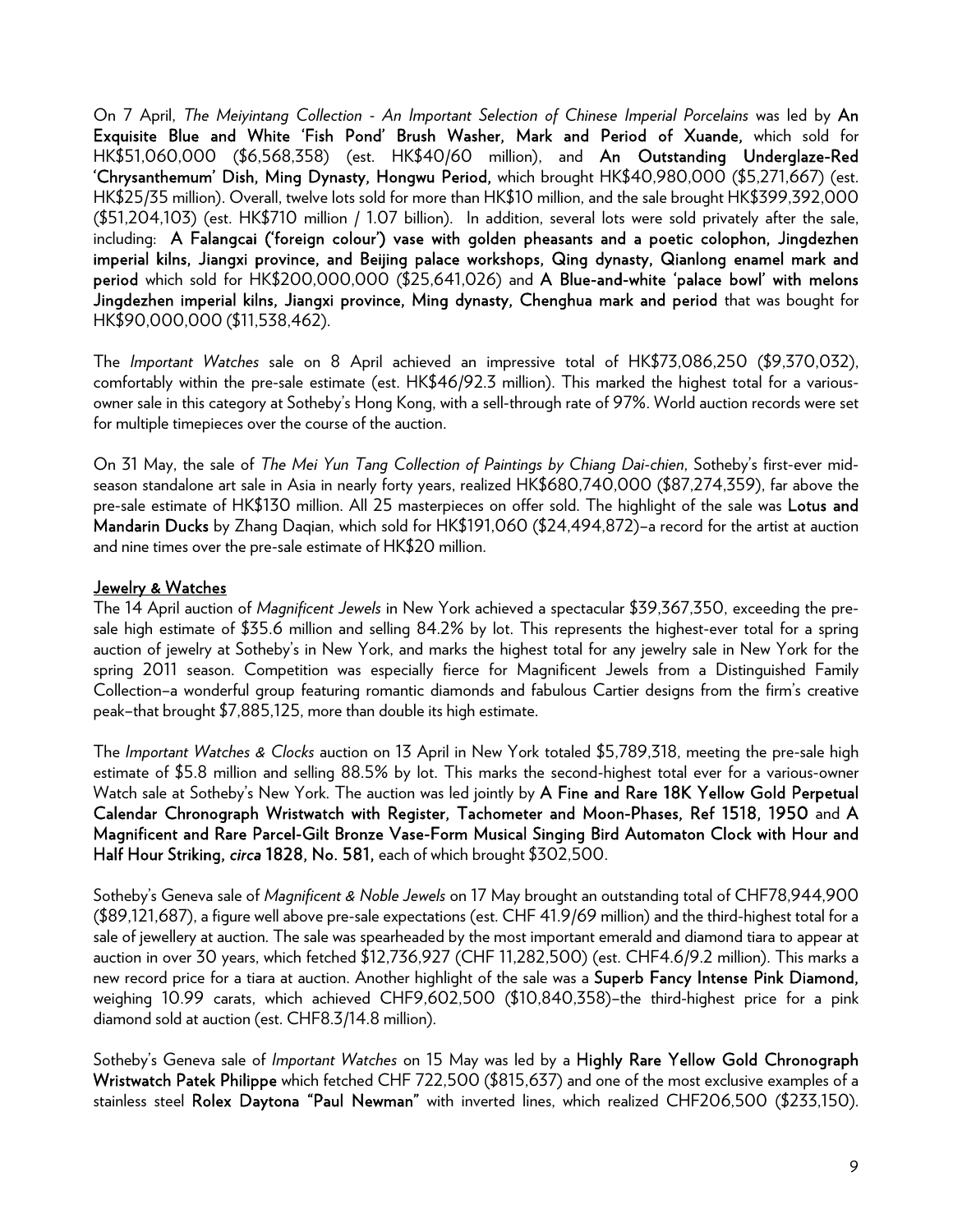Covering five centuries of watchmaking history, from 1580 to the present day, the 280-lot sale realized CHF7,754,000 (\$8,753,568).

#### Decorative Arts

Sotheby's auctions of the Stuart Cary Welch Collection in London on 6 April and 31 May brought a combined total of £29,313,565 (\$48,082,309), well above pre-sale expectations (est. £4.7/7.1 million). *The Stuart Cary Welch Collection Part I: Arts of the Islamic World* on 6 April realized £20,909,750 (\$34,187,441), almost six times the pre-sale estimate (est. £3.5/5.3 million) and a record for an auction of Islamic Art. The sale also brought a record for an Islamic work of art at auction, set by a leaf from the Shahnameh made for the Shah Tahmasp of Persia. The illustrated folio, which is regarded as one of the supreme illustrated manuscripts of any period or culture, sold for £7,433,250 (\$12,153,364), well above its £3 million high estimate. Another important highlight was Five Holy Men, attributed to Govardhan, from Mughal India, *circa* 1625-30. The folio achieved £2,953,250 (\$4,828,564) against an estimate of £200/300,000. *The Stuart Cary Welch Collection Part II: Arts of India,* on 31 May totalled £8,403,815 (\$13,894,868) (est. £1.2/1.8 million). The top lot was Sri Bhairavi Devi with Shiva, Attributable to Payag, Mughal, *circa* 1630-35, which sold to an institution for £1,385,250 (\$2,290,372), 70-times the pre-sale estimate (est. £30/40,000). Jasaraja Jirila's Vasudhara Mandala from 1365 established an auction record for a Nepalese painting in selling for £825,250 (\$1,364,468), above its high estimate of £400,000.

The summer sale of *Antiquities* in New York on 8 June brought \$11,320,691, with 90% of the lots sold (est. \$4.4/6.7 million). The highlight of the auction was a Marble Mythological Sarcophagus Panel of the Rape of Persephone, Roman Imperial, *circa* A.D. 190-200, which soared over its high estimate in selling for \$1,874,500 (est. \$400/600,000).

The May sales of African, Oceanic and Pre-Columbian Art on 13 May in New York opened with the single-owner sale of *The Robert Rubin Collection of African Art,* which totaled \$11,742,188, many multiples of the pre-sale estimate (est. \$2.5/3.9 million). In addition, the sale was 94% sold by lot. The Collection was led by an iconic Songye Male Power Figure that sold for \$2,098,500, setting a new record for a Songye work at auction (est. \$150/250,000). The various-owner sale of *African, Oceanic & Pre-Columbian Art* totaled \$10,104,504 in the afternoon, comfortably over its high estimate of \$5.9 million. In total, six objects sold for more than \$1 million, with strong institutional bidding throughout the auction.

On 18 May in New York, Sotheby's set a record for a piece of American Indian Art at auction when an Oglala Sioux Beaded and Fringed Hide War Shirt that once belonged to the famous and celebrated Sioux Chief Black Bird sold for \$2,658,500 (est. \$250/350,000). The *American Indian Art* sale totaled \$4,809,503, well over the high estimate of \$4 million and the highest-ever total for a various-owner sale in this category.

The sale of *African & Oceanic Art* in Paris on 15 June began with an exceptional ensemble of ten works from one of the oldest and most prestigious French collections of African Art: the Pierre Guerre Collection. The works totalled €3,831,425 (\$5,507,800), comfortably over their cumulative estimate. The Collection was led by a Fang Mvai reliquary figure that sold for €2,584,750 (\$3,715,700) and established a new world record for a Fang Mvai reliquary figure (est. €2/3 million). Oceanic Art was also in demand, with 35 pieces bringing a total of €6,380,150 (\$9,142,300). Overall the sale brought €15,189,275 (\$21,835,190) well over the €5.7/8.4 million estimate.

On 20 May the third offering of *Books and Manuscripts from the James S. Copley Library* in New York brought a total of \$2,562,265 and was 85% sold by lot (est. \$2.7/4 million). The auction was led by an Autograph George Washington Letter to Nathaniel Gorham, signed 21 July 1788, celebrating ratification, which fetched \$182,500 (est. \$80/120,000).

The *Fine Books & Manuscripts* sale on 17 June in New York fetched a total of \$3,282,193 (est. \$3.7/5.6 million). A Remarkable Intact Sketchbook Used by Mark Chagall from the 1940s to the 1960s led the sale, bringing \$602,500 (est. \$600/800,000), while an Exceptional and Supremely Insightful Collection of Unpublished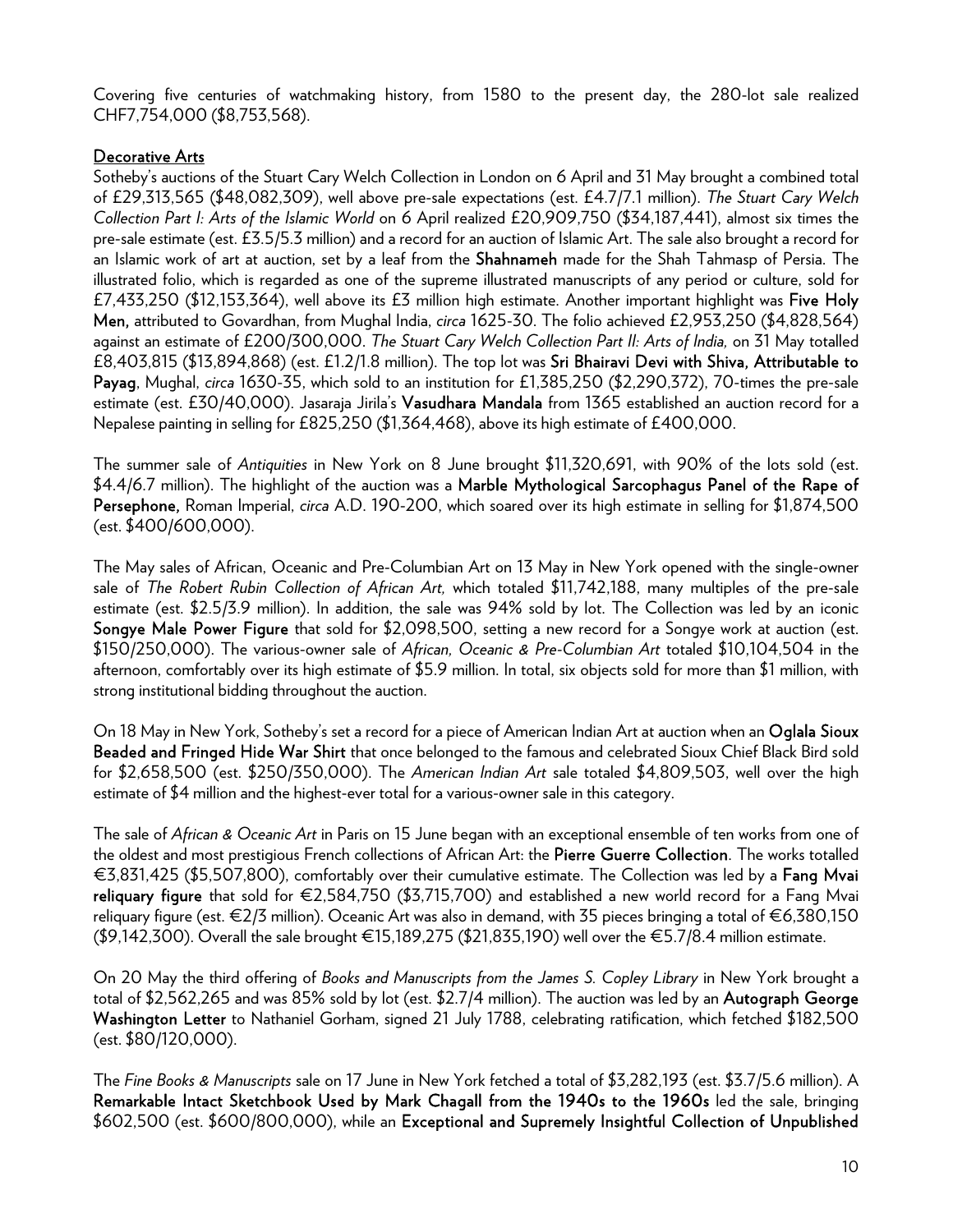Letters and Documents from René Magritte to his Art Dealer Aleader Iolas fetched \$458,500 (est. \$150/250,000).

The Paris auction of *Asian Art* on 9 June brought €17,947,575 (\$26,222,304), more than double the pre-sale high estimate of €8.3 million. Qianlong Period jades were particularly sought-after, with an Archaic-Style Rhyton Jade achieving  $\epsilon$ 1,968,750 (\$2,876,440) (est.  $\epsilon$ 150/200,000). Other highlights included a Pair Of 19<sup>th</sup> Century Qing Dynasty Display Cabinets with Carved Dragon Decoration, which fetched €1,296,750 (\$1,894,620) (est. €10/15,000), and a Large, Rare, 18th-CenturyQing Dynasty *Famille Rose* Porcelain Bottle-Vase that brought €780,750 (\$1.140.700) (est. €50/70,000).

From 14 to 17 March, Sotheby's Amsterdam sale of *Property from the Estate of Queen Juliana of the Netherlands* brought a grand total of €6,986,786 (\$9,706,742), well in excess of the pre-sale estimate of €1.5 million. Remarkably, all 10,000 items offered in the 1,535 lots were sold. The proceeds were donated to The Red Cross and other charities.

#### Wine

The overall total for Sotheby's wine sales for the first six months of 2011 was \$53,070,963, a 49.6% increase over the equivalent total for last year. The highest total for a single auction came from *The Ultimate Cellar* on 2 & 3 April, which brought HK\$96,812,100 (\$12,443,259), in excess of the high estimate of HK\$77.4 million. The top lot, a case of Romanée Conti 1990, was sold for HK\$1.8 million (\$232,692) (est. HK\$1.3/1.9 million). On 1 April, *The Classic Cellar from a Great American Collector VII* totaled HK\$39,715,830 (\$5,091,773) (est. HK\$24.3/36.5 million).

 $^{\rm 1}$ Defined as the sum of Aggregate Auction Sales, Private Sales and Dealer revenues.  $\,$ Aggregate Auction Sales represent the hammer (sale) price of property sold at auction plus buyer's premium and Private Sales represent the total purchase price of property sold in private sales brokered by Sotheby's.

 $^2$ Defined as total auction commission revenues as a percent of Net Auction Sales. Net Auction Sales represent the hammer (sale) price of property sold at auction.

 $^3$ Non-GAAP financial measure. See Appendix B for a reconciliation of the non-GAAP financial measures in this release to the comparable GAAP amounts.

Note: Estimates do not include buyer's premium.

#### About Sotheby's

Sotheby's is a global company that engages in art auction, private sales and art-related financing activities. The Company operates in 40 countries, with principal salesrooms located in New York, London, Hong Kong and Paris. The Company also regularly conducts auctions in six other salesrooms around the world. Sotheby's is listed on the New York Stock Exchange under the symbol BID.

#### Forward-looking Statements

This release contains certain "forward-looking statements" (as such term is defined in the Securities and Exchange Act of 1934, as amended) relating to future events and the financial performance of the Company. Such statements are only predictions and involve risks and uncertainties, resulting in the possibility that the actual events or performances will differ materially from such predictions. Major factors, which the Company believes could cause the actual results to differ materially from the predicted results in the "forward-looking statements" include, but are not limited to, the overall strength of the international economy and financial markets, political conditions in various nations, competition with other auctioneers and art dealers, the success of our risk reduction and margin improvement efforts, the amount of quality property being consigned to art auction houses and the marketability at auction of such property. Please refer to our most recently filed Form 10-Q (and/or 10-K) for a complete list of Risk Factors.

#### Financial Tables Follow

All Sotheby's Press Releases and SEC filings are available on our web site at www.sothebys.com. In addition, an outline of the conference call will be available at http://investor.shareholder.com/bid/events.cfm.